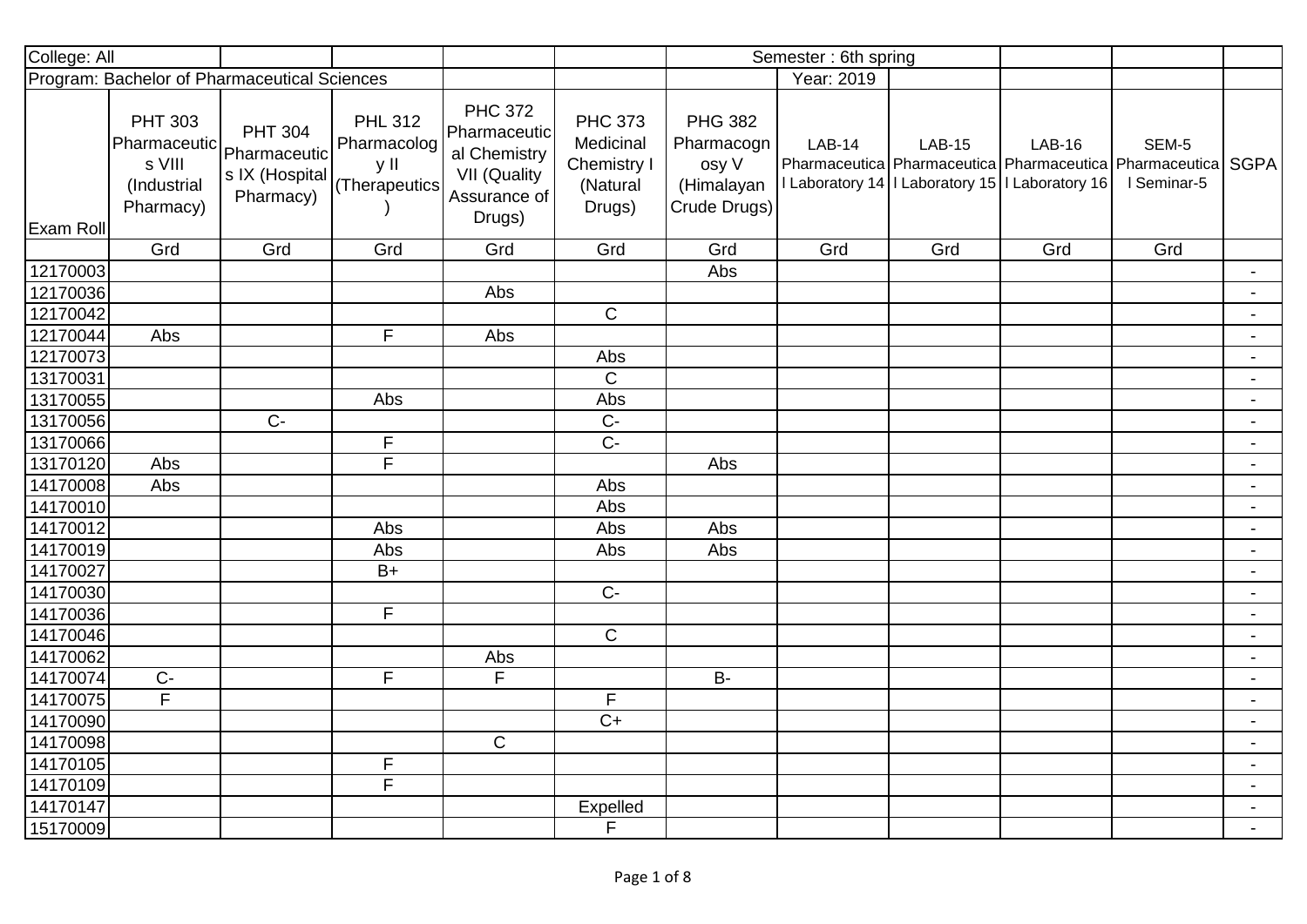| College: All |                                                      |                                                                                |                                                        |                                                                                          |                                                                  | Semester: 6th spring                                                |               |                                                                                                               |          |                                       |                          |
|--------------|------------------------------------------------------|--------------------------------------------------------------------------------|--------------------------------------------------------|------------------------------------------------------------------------------------------|------------------------------------------------------------------|---------------------------------------------------------------------|---------------|---------------------------------------------------------------------------------------------------------------|----------|---------------------------------------|--------------------------|
|              | Program: Bachelor of Pharmaceutical Sciences         |                                                                                |                                                        |                                                                                          |                                                                  |                                                                     | Year: 2019    |                                                                                                               |          |                                       |                          |
| Exam Roll    | <b>PHT 303</b><br>s VIII<br>(Industrial<br>Pharmacy) | <b>PHT 304</b><br>Pharmaceutic   pharmaceutic  <br>s IX (Hospital<br>Pharmacy) | <b>PHL 312</b><br>Pharmacolog<br>y II<br>(Therapeutics | <b>PHC 372</b><br>Pharmaceutic<br>al Chemistry<br>VII (Quality<br>Assurance of<br>Drugs) | <b>PHC 373</b><br>Medicinal<br>Chemistry I<br>(Natural<br>Drugs) | <b>PHG 382</b><br>Pharmacogn<br>osy V<br>(Himalayan<br>Crude Drugs) | <b>LAB-14</b> | <b>LAB-15</b><br>Pharmaceutica Pharmaceutica Pharmaceutica<br>I Laboratory 14   Laboratory 15   Laboratory 16 | $LAB-16$ | SEM-5<br>Pharmaceutica<br>I Seminar-5 | <b>SGPA</b>              |
|              | Grd                                                  | Grd                                                                            | Grd                                                    | Grd                                                                                      | Grd                                                              | Grd                                                                 | Grd           | Grd                                                                                                           | Grd      | Grd                                   |                          |
| 15170017     |                                                      |                                                                                | F                                                      |                                                                                          | $\overline{C}$                                                   |                                                                     |               |                                                                                                               |          |                                       |                          |
| 15170027     |                                                      |                                                                                | Abs                                                    |                                                                                          |                                                                  |                                                                     |               |                                                                                                               |          |                                       | $\blacksquare$           |
| 15170032     |                                                      |                                                                                |                                                        |                                                                                          |                                                                  | <b>B-</b>                                                           |               |                                                                                                               |          |                                       | $\sim$                   |
| 15170043     |                                                      |                                                                                | F                                                      |                                                                                          |                                                                  |                                                                     |               |                                                                                                               |          |                                       | $\blacksquare$           |
| 15170044     |                                                      |                                                                                | Abs                                                    |                                                                                          | Abs                                                              |                                                                     |               |                                                                                                               |          |                                       | $\blacksquare$           |
| 15170047     | $C-$                                                 |                                                                                | Abs                                                    |                                                                                          | Abs                                                              |                                                                     |               |                                                                                                               |          |                                       | $\blacksquare$           |
| 15170048     |                                                      |                                                                                | $\overline{\mathsf{F}}$                                |                                                                                          |                                                                  |                                                                     |               |                                                                                                               |          |                                       | $\blacksquare$           |
| 15170051     | Abs                                                  |                                                                                |                                                        |                                                                                          | Abs                                                              |                                                                     |               |                                                                                                               |          |                                       | $\blacksquare$           |
| 15170053     | Abs                                                  |                                                                                | Abs                                                    |                                                                                          |                                                                  |                                                                     |               |                                                                                                               |          |                                       | $\blacksquare$           |
| 15170058     | Abs                                                  |                                                                                | Abs                                                    |                                                                                          | Abs                                                              | Abs                                                                 |               |                                                                                                               |          |                                       | $\blacksquare$           |
| 15170060     | Abs                                                  |                                                                                | Abs                                                    |                                                                                          | Abs                                                              | Abs                                                                 |               |                                                                                                               |          |                                       | $\blacksquare$           |
| 15170061     |                                                      |                                                                                | F                                                      |                                                                                          | $\mathsf C$                                                      |                                                                     |               |                                                                                                               |          |                                       | $\blacksquare$           |
| 15170062     |                                                      |                                                                                | $\overline{C}$                                         |                                                                                          |                                                                  |                                                                     |               |                                                                                                               |          |                                       | $\blacksquare$           |
| 15170064     |                                                      |                                                                                | Abs                                                    |                                                                                          | Abs                                                              |                                                                     |               |                                                                                                               |          |                                       | $\blacksquare$           |
| 15170065     |                                                      |                                                                                | $\overline{F}$                                         |                                                                                          |                                                                  |                                                                     |               |                                                                                                               |          |                                       | $\blacksquare$           |
| 15170123     |                                                      |                                                                                |                                                        |                                                                                          | F.                                                               |                                                                     |               |                                                                                                               |          |                                       | $\sim$                   |
| 15170134     |                                                      |                                                                                | F                                                      | F                                                                                        |                                                                  |                                                                     |               |                                                                                                               |          |                                       | $\blacksquare$           |
| 15170139     |                                                      |                                                                                |                                                        |                                                                                          | Abs                                                              | Abs                                                                 |               |                                                                                                               |          |                                       | $\blacksquare$           |
| 15170152     |                                                      |                                                                                |                                                        |                                                                                          |                                                                  | Abs                                                                 |               |                                                                                                               |          |                                       | $\blacksquare$           |
| 16170023     |                                                      | <b>B-</b>                                                                      |                                                        |                                                                                          |                                                                  | F                                                                   |               |                                                                                                               |          |                                       | $\sim$                   |
| 16170030     |                                                      |                                                                                |                                                        |                                                                                          | $\overline{C}$                                                   |                                                                     |               |                                                                                                               |          |                                       | $\blacksquare$           |
| 16170039     |                                                      |                                                                                |                                                        |                                                                                          | $C+$                                                             |                                                                     |               |                                                                                                               |          |                                       | $\sim$                   |
| 16170056     | $C -$                                                | $\overline{C}$                                                                 |                                                        | Withheld                                                                                 |                                                                  | <b>B-</b>                                                           |               |                                                                                                               |          |                                       |                          |
| 16170066     |                                                      |                                                                                |                                                        |                                                                                          | $C+$                                                             |                                                                     |               |                                                                                                               |          |                                       | $\overline{\phantom{0}}$ |
| 16170082     |                                                      |                                                                                |                                                        |                                                                                          | $C+$                                                             |                                                                     |               |                                                                                                               |          |                                       | $\overline{\phantom{0}}$ |
| 16170086     |                                                      |                                                                                | Abs                                                    |                                                                                          |                                                                  |                                                                     |               |                                                                                                               |          |                                       | $\sim$                   |
| 16170088     | F                                                    |                                                                                |                                                        |                                                                                          |                                                                  |                                                                     |               |                                                                                                               |          |                                       |                          |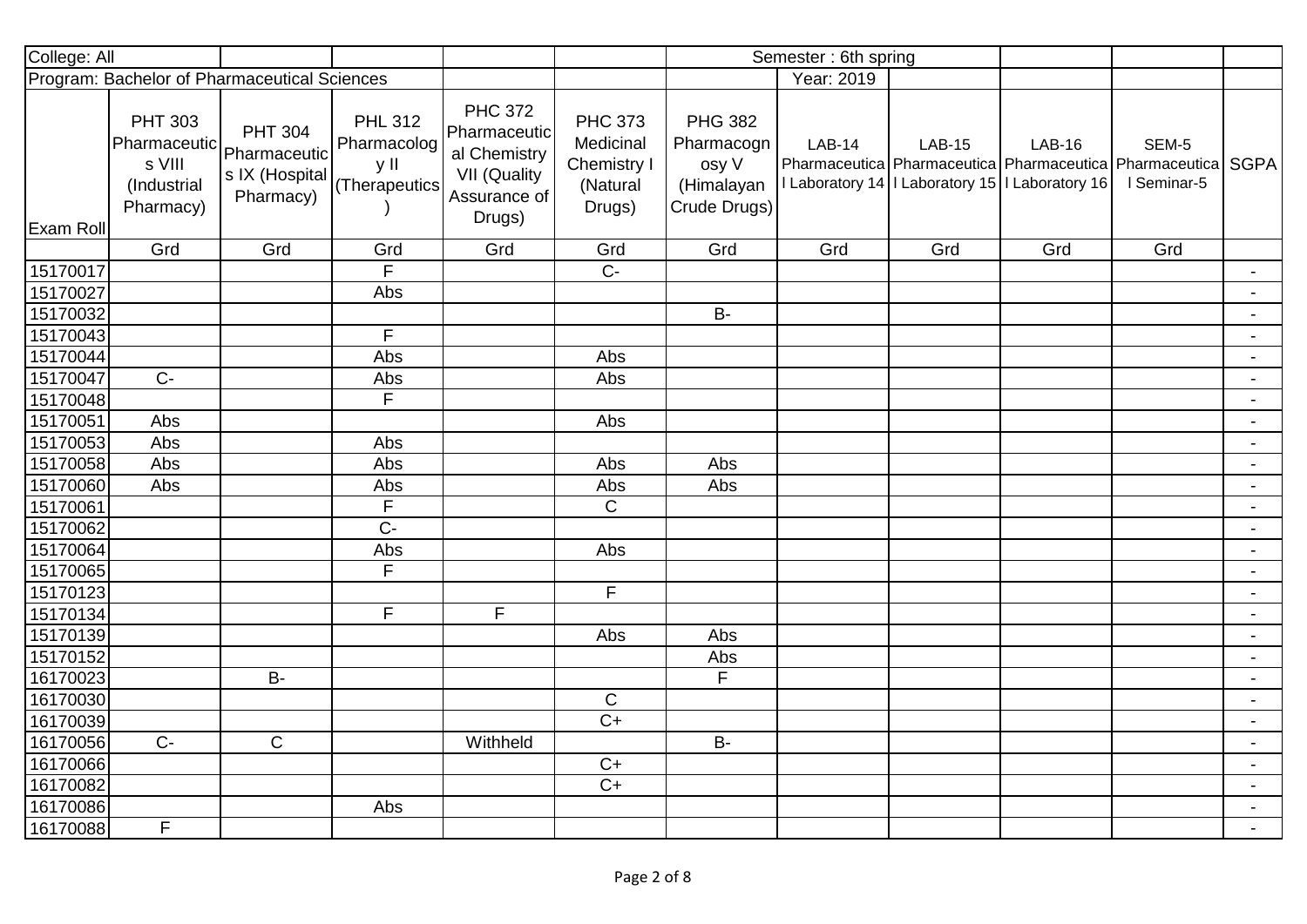| College: All     |                                                                                     |                                               |                                                         |                                                                                          |                                                                  |                                                                     | Semester: 6th spring |               |                                                                                                          |                                            |                |
|------------------|-------------------------------------------------------------------------------------|-----------------------------------------------|---------------------------------------------------------|------------------------------------------------------------------------------------------|------------------------------------------------------------------|---------------------------------------------------------------------|----------------------|---------------|----------------------------------------------------------------------------------------------------------|--------------------------------------------|----------------|
|                  | Program: Bachelor of Pharmaceutical Sciences                                        |                                               |                                                         |                                                                                          |                                                                  |                                                                     | Year: 2019           |               |                                                                                                          |                                            |                |
| <b>Exam Roll</b> | <b>PHT 303</b><br>Pharmaceutic   pharmaceutic<br>s VIII<br>(Industrial<br>Pharmacy) | <b>PHT 304</b><br>s IX (Hospital<br>Pharmacy) | <b>PHL 312</b><br>Pharmacolog<br>y II<br>(Therapeutics) | <b>PHC 372</b><br>Pharmaceutic<br>al Chemistry<br>VII (Quality<br>Assurance of<br>Drugs) | <b>PHC 373</b><br>Medicinal<br>Chemistry I<br>(Natural<br>Drugs) | <b>PHG 382</b><br>Pharmacogn<br>osy V<br>(Himalayan<br>Crude Drugs) | $LAB-14$             | <b>LAB-15</b> | $LAB-16$<br>Pharmaceutica Pharmaceutica Pharmaceutica<br>I Laboratory 14   Laboratory 15   Laboratory 16 | SEM-5<br>Pharmaceutica<br><b>Seminar-5</b> | <b>SGPA</b>    |
|                  | Grd                                                                                 | Grd                                           | Grd                                                     | Grd                                                                                      | Grd                                                              | Grd                                                                 | Grd                  | Grd           | Grd                                                                                                      | Grd                                        |                |
| 16170090         |                                                                                     |                                               |                                                         | $C+$                                                                                     |                                                                  |                                                                     |                      |               |                                                                                                          |                                            |                |
| 16170092         | $\mathsf F$                                                                         |                                               |                                                         |                                                                                          |                                                                  |                                                                     |                      |               |                                                                                                          |                                            | $\sim$         |
| 16170094         |                                                                                     |                                               |                                                         |                                                                                          | F                                                                |                                                                     |                      |               |                                                                                                          |                                            | $\sim$         |
| 16170096         |                                                                                     |                                               |                                                         |                                                                                          | F.                                                               |                                                                     |                      |               |                                                                                                          |                                            | $\sim$         |
| 16170099         |                                                                                     |                                               |                                                         |                                                                                          | Abs                                                              |                                                                     |                      |               |                                                                                                          |                                            | $\blacksquare$ |
| 16170110         |                                                                                     |                                               |                                                         |                                                                                          | $\mathsf{C}$                                                     |                                                                     |                      |               |                                                                                                          |                                            | $\sim$         |
| 16170112         |                                                                                     |                                               | F                                                       |                                                                                          |                                                                  |                                                                     |                      |               |                                                                                                          |                                            | $\sim$         |
| 16170137         |                                                                                     |                                               |                                                         | $\mathsf C$                                                                              |                                                                  |                                                                     |                      |               |                                                                                                          |                                            | $\blacksquare$ |
| 17170001         | $\mathsf{C}$                                                                        | <b>B-</b>                                     | Abs                                                     | $\overline{C}$                                                                           | $C+$                                                             | $\mathsf{C}$                                                        | $B+$                 | $A -$         | A-                                                                                                       | A                                          | $\blacksquare$ |
| 17170002         | <b>B-</b>                                                                           | <b>B-</b>                                     | F                                                       | $C+$                                                                                     | $\mathsf C$                                                      | $\overline{C}$                                                      | $B+$                 | $A -$         | A-                                                                                                       | A                                          | $\blacksquare$ |
| 17170003         | $\mathsf C$                                                                         | <b>B-</b>                                     | F                                                       | $C -$                                                                                    | $C -$                                                            | <b>B-</b>                                                           | $A-$                 | $A -$         | A                                                                                                        | $\boldsymbol{\mathsf{A}}$                  | $\blacksquare$ |
| 17170004         | $A-$                                                                                | A                                             | F                                                       | $B+$                                                                                     | $A-$                                                             | $\sf B$                                                             | A                    | A             | A                                                                                                        | A                                          | $\sim$         |
| 17170005         | <b>B-</b>                                                                           | B                                             | $\overline{F}$                                          | $C+$                                                                                     | $C+$                                                             | $\sf B$                                                             | $A-$                 | $A -$         | Α                                                                                                        | A                                          | $\blacksquare$ |
| 17170006         | A                                                                                   | B                                             | F                                                       | $B+$                                                                                     | $C+$                                                             | <b>B-</b>                                                           | A                    | A             | A                                                                                                        | $\overline{A}$                             | $\sim$         |
| 17170007         | $\overline{C}$                                                                      | $C+$                                          | F                                                       | $\mathsf C$                                                                              | <b>B-</b>                                                        | <b>B-</b>                                                           | $A -$                | $A -$         | A                                                                                                        | A                                          | $\blacksquare$ |
| 17170008         | Abs                                                                                 | $C+$                                          | F                                                       | $\overline{C}$                                                                           | $\mathsf C$                                                      | $\overline{C+}$                                                     | Incomplete           | Incomplete    | $A-$                                                                                                     | A                                          | $\blacksquare$ |
| 17170009         | $B+$                                                                                | B                                             | F                                                       | $\mathsf B$                                                                              | <b>B-</b>                                                        | B                                                                   | A                    | A             | A                                                                                                        | A                                          | $\sim$         |
| 17170010         | $\mathsf C$                                                                         | <b>B-</b>                                     | $C -$                                                   | $B -$                                                                                    | $\sf B$                                                          | <b>B-</b>                                                           | A                    | A             | A                                                                                                        | $\boldsymbol{\mathsf{A}}$                  | 2.75           |
| 17170011         | $\overline{\mathsf{F}}$                                                             | $\overline{C}$                                | Abs                                                     | $\overline{C}$ -                                                                         | $\overline{\mathsf{F}}$                                          | $\overline{D+}$                                                     | $B+$                 | $A-$          | A                                                                                                        | $A-$                                       |                |
| 17170012         | $\overline{A}$                                                                      | A                                             | $B+$                                                    | $A -$                                                                                    | $\mathsf{A}$                                                     | $B+$                                                                | A                    | $\mathsf A$   | A                                                                                                        | A                                          | 3.77           |
| 17170013         | $A-$                                                                                | $B+$                                          | $A-$                                                    | $A-$                                                                                     | $A-$                                                             | $B+$                                                                | A                    | A             | A                                                                                                        | A                                          | 3.65           |
| 17170014         | $B+$                                                                                | $B+$                                          | $B -$                                                   | $C+$                                                                                     | $B -$                                                            | $B -$                                                               | A                    | A             | A                                                                                                        | A                                          | 3.05           |
| 17170015         | $C+$                                                                                | $B+$                                          | F                                                       | $B+$                                                                                     | $B+$                                                             | $B -$                                                               | A                    | A             | A                                                                                                        | $\mathsf{A}$                               | $\blacksquare$ |
| 17170016         | $\mathsf C$                                                                         | B                                             | F                                                       | $\mathsf{C}$                                                                             | $C+$                                                             | $C+$                                                                | $A-$                 | $A-$          | A                                                                                                        | A                                          | $\blacksquare$ |
| 17170018         | $\boldsymbol{\mathsf{A}}$                                                           | A                                             | F                                                       | $A -$                                                                                    | $A-$                                                             | $A-$                                                                | A                    | A             | A                                                                                                        | A                                          | $\sim$         |
| 17170019         | A                                                                                   | B                                             | $C+$                                                    | $C+$                                                                                     | $B -$                                                            | $\mathsf C$                                                         | A                    | A             | A                                                                                                        | $\mathsf{A}$                               | 2.95           |
| 17170020         | $\mathsf F$                                                                         | F                                             | Abs                                                     | Abs                                                                                      | Abs                                                              | Abs                                                                 | B+                   | $B+$          | A-                                                                                                       | A                                          |                |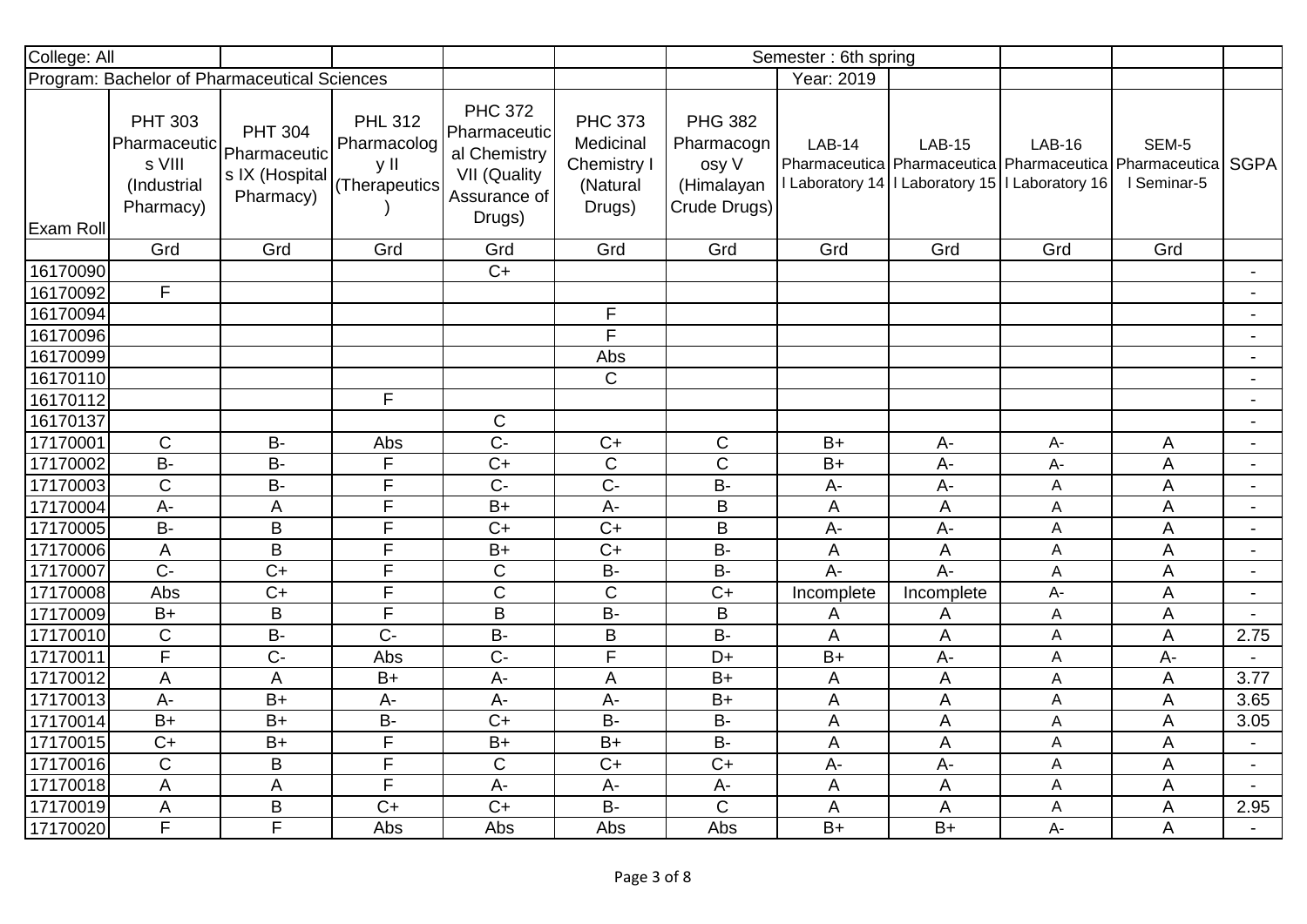| College: All     |                                                                                     |                                               |                                                        |                                                                                          |                                                                  |                                                                     | Semester: 6th spring |                                                                                                                                   |             |                           |                          |
|------------------|-------------------------------------------------------------------------------------|-----------------------------------------------|--------------------------------------------------------|------------------------------------------------------------------------------------------|------------------------------------------------------------------|---------------------------------------------------------------------|----------------------|-----------------------------------------------------------------------------------------------------------------------------------|-------------|---------------------------|--------------------------|
|                  | Program: Bachelor of Pharmaceutical Sciences                                        |                                               |                                                        |                                                                                          |                                                                  |                                                                     | Year: 2019           |                                                                                                                                   |             |                           |                          |
| <b>Exam Roll</b> | <b>PHT 303</b><br>Pharmaceutic   pharmaceutic<br>s VIII<br>(Industrial<br>Pharmacy) | <b>PHT 304</b><br>s IX (Hospital<br>Pharmacy) | <b>PHL 312</b><br>Pharmacolog<br>y II<br>(Therapeutics | <b>PHC 372</b><br>Pharmaceutic<br>al Chemistry<br>VII (Quality<br>Assurance of<br>Drugs) | <b>PHC 373</b><br>Medicinal<br>Chemistry I<br>(Natural<br>Drugs) | <b>PHG 382</b><br>Pharmacogn<br>osy V<br>(Himalayan<br>Crude Drugs) | <b>LAB-14</b>        | <b>LAB-15</b><br>Pharmaceutica   Pharmaceutica   Pharmaceutica   Pharmaceutica<br>I Laboratory 14   Laboratory 15   Laboratory 16 | $LAB-16$    | SEM-5<br>I Seminar-5      | <b>SGPA</b>              |
|                  | Grd                                                                                 | Grd                                           | Grd                                                    | Grd                                                                                      | Grd                                                              | Grd                                                                 | Grd                  | Grd                                                                                                                               | Grd         | Grd                       |                          |
| 17170021         | A                                                                                   | A                                             | A                                                      | A                                                                                        | A                                                                | A                                                                   | A                    | A                                                                                                                                 | A           | A                         | 4.00                     |
| 17170022         | $\mathsf C$                                                                         | $\overline{\text{C}}$                         | F                                                      | $\overline{F}$                                                                           | B                                                                | <b>B-</b>                                                           | $A -$                | $A -$                                                                                                                             | A           | A                         |                          |
| 17170024         | $\overline{C}$                                                                      | $\sf B$                                       | Abs                                                    | $\mathsf{C}$                                                                             | B                                                                | <b>B-</b>                                                           | A                    | $A-$                                                                                                                              | A           | A                         | $\blacksquare$           |
| 17170025         | $\overline{C+}$                                                                     | $\overline{C}$                                | F                                                      | $\overline{C}$                                                                           | B                                                                | $\overline{B}$                                                      | $\overline{A}$       | $A -$                                                                                                                             | A           | A                         | $\overline{\phantom{a}}$ |
| 17170026         | $C+$                                                                                | <b>B-</b>                                     | F                                                      | $C+$                                                                                     | B                                                                | $B+$                                                                | $\mathsf A$          | A                                                                                                                                 | A           | $\mathsf A$               | $\overline{\phantom{a}}$ |
| 17170027         | $\mathsf C$                                                                         | $C+$                                          | F                                                      | <b>B-</b>                                                                                | <b>B-</b>                                                        | $\sf B$                                                             | $\mathsf A$          | A                                                                                                                                 | A           | $\boldsymbol{\mathsf{A}}$ | $\blacksquare$           |
| 17170028         | A                                                                                   | A                                             | Α                                                      | $A-$                                                                                     | Α                                                                | $\mathsf A$                                                         | $\mathsf A$          | A                                                                                                                                 | Α           | A                         | 3.96                     |
| 17170029         | $\overline{F}$                                                                      | F                                             | $\overline{F}$                                         | $\overline{F}$                                                                           | F                                                                | $\overline{C}$                                                      | A                    | $A -$                                                                                                                             | A-          | A                         |                          |
| 17170030         | $C -$                                                                               | B                                             | F                                                      | $C+$                                                                                     | $A -$                                                            | $B+$                                                                | A                    | A                                                                                                                                 | A           | A                         | $\overline{\phantom{a}}$ |
| 17170031         | $\overline{F}$                                                                      | $\overline{C}$                                | F                                                      | $\overline{F}$                                                                           | $C+$                                                             | $\overline{\mathsf{F}}$                                             | $A-$                 | $A-$                                                                                                                              | A           | A                         | $\blacksquare$           |
| 17170032         | A                                                                                   | <b>B-</b>                                     | <b>B-</b>                                              | $A-$                                                                                     | $B+$                                                             | B                                                                   | A                    | A                                                                                                                                 | A           | A                         | 3.36                     |
| 17170034         | $B+$                                                                                | $B+$                                          | $\mathsf C$                                            | <b>B-</b>                                                                                | $B+$                                                             | $B+$                                                                | A                    | A                                                                                                                                 | A           | $A-$                      | 3.15                     |
| 17170035         | $\overline{F}$                                                                      | $\mathsf C$                                   | F                                                      | $D+$                                                                                     | F                                                                | D+                                                                  | $A-$                 | A-                                                                                                                                | A-          | Α                         |                          |
| 17170036         | A                                                                                   | A                                             | A                                                      | A                                                                                        | A                                                                | A                                                                   | A                    | A                                                                                                                                 | A           | A                         | 4.00                     |
| 17170037         | $\mathsf F$                                                                         | F                                             | Abs                                                    | Abs                                                                                      | F                                                                | Abs                                                                 | $A-$                 | Incomplete                                                                                                                        | A-          | A                         | $\blacksquare$           |
| 17170038         | $\mathsf C$                                                                         | <b>B-</b>                                     | $\mathsf C$                                            | $C+$                                                                                     | $C+$                                                             | B                                                                   | A                    | A                                                                                                                                 | A           | A                         | $\blacksquare$           |
| 17170039         | <b>B-</b>                                                                           | B                                             | F                                                      | $C+$                                                                                     | $B -$                                                            | $B+$                                                                | A                    | A                                                                                                                                 | A           | A                         | $\overline{\phantom{a}}$ |
| 17170041         | $C -$                                                                               | <b>B-</b>                                     | Abs                                                    | $\mathsf C$                                                                              | Abs                                                              | F                                                                   | $A-$                 | $A-$                                                                                                                              | A-          | $A-$                      | $\blacksquare$           |
| 17170042         | $\overline{B}$                                                                      | A                                             | $B+$                                                   | $A -$                                                                                    | A                                                                | $A-$                                                                | $\mathsf A$          | A                                                                                                                                 | A           | A                         | 3.69                     |
| 17170044         | $\overline{\text{C}}$                                                               | $B+$                                          | F                                                      | B                                                                                        | $A-$                                                             | A-                                                                  | $A -$                | A                                                                                                                                 | $\mathsf A$ | $A -$                     |                          |
| 17170045         | $\overline{\text{C}}$                                                               | $B+$                                          | $C+$                                                   | $C+$                                                                                     | B                                                                | B                                                                   | A                    | A                                                                                                                                 | A           | A                         | 2.90                     |
| 17170046         | $\overline{C+}$                                                                     | $B+$                                          | $C+$                                                   | $C+$                                                                                     | $C+$                                                             | B                                                                   | A                    | A                                                                                                                                 | A           | A                         | 2.84                     |
| 17170047         | $B+$                                                                                | A                                             | B                                                      | A                                                                                        | $A -$                                                            | $B+$                                                                | A                    | A                                                                                                                                 | $\mathsf A$ | A                         | 3.63                     |
| 17170049         | $C+$                                                                                | <b>B-</b>                                     | $\overline{\mathsf{F}}$                                | <b>B-</b>                                                                                | B                                                                | B                                                                   | $A-$                 | $A -$                                                                                                                             | $A -$       | $A-$                      |                          |
| 17170050         | $C-$                                                                                | $B+$                                          | $C+$                                                   | $B+$                                                                                     | $A-$                                                             | $B+$                                                                | A                    | A                                                                                                                                 | A           | Α                         | 3.13                     |
| 17170051         | $C+$                                                                                | $B+$                                          | B                                                      | $B+$                                                                                     | $A -$                                                            | $B+$                                                                | A                    | A                                                                                                                                 | A           | A                         | 3.30                     |
| 17170052         | $C+$                                                                                | B                                             | <b>B-</b>                                              | $\sf B$                                                                                  | B                                                                | $B+$                                                                | A                    | A                                                                                                                                 | A           | A                         | 3.09                     |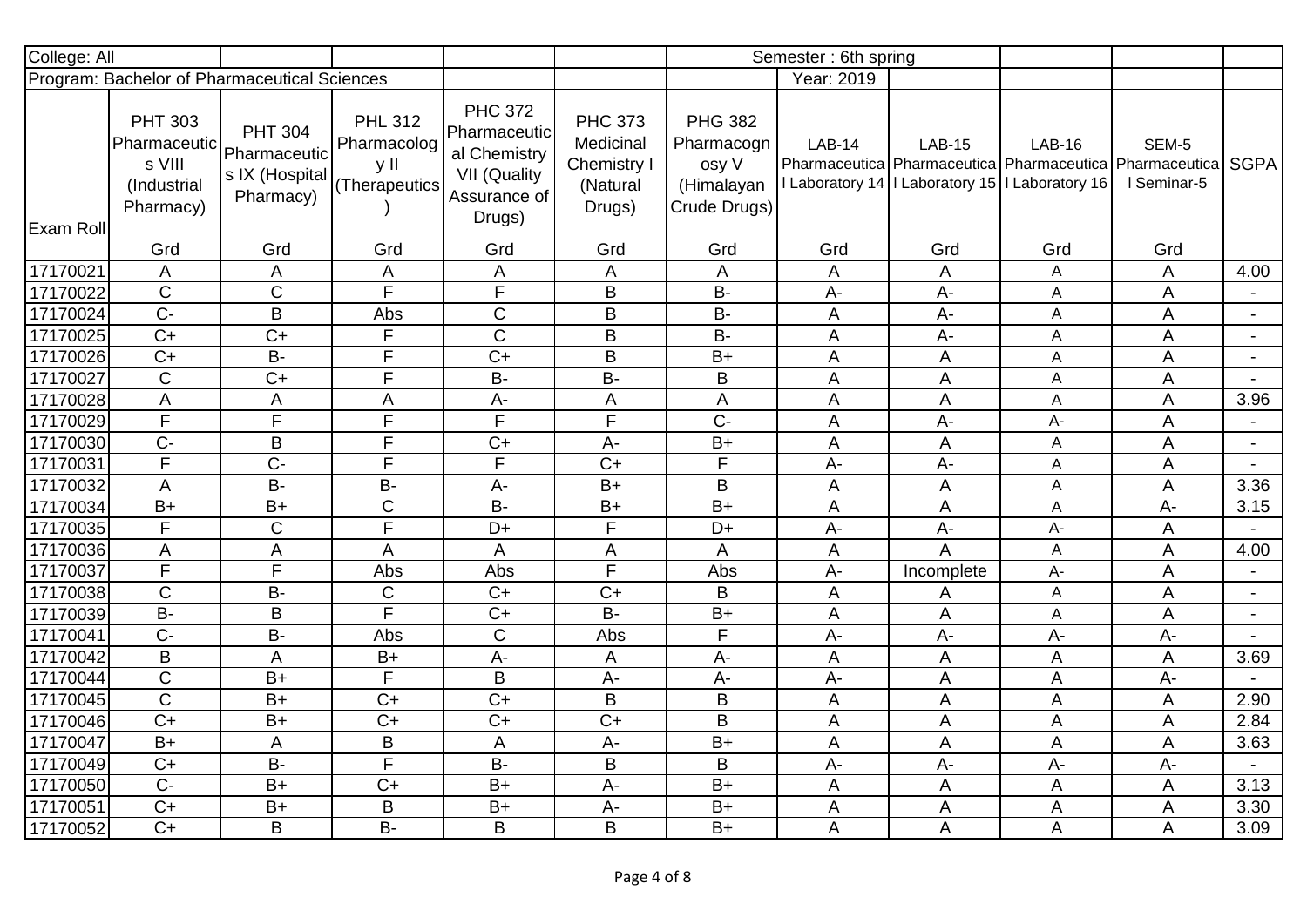| College: All     |                                                      |                                                                                         |                                                        |                                                                                          |                                                                  |                                                                     | Semester: 6th spring |               |                                                                                                          |                                            |                |
|------------------|------------------------------------------------------|-----------------------------------------------------------------------------------------|--------------------------------------------------------|------------------------------------------------------------------------------------------|------------------------------------------------------------------|---------------------------------------------------------------------|----------------------|---------------|----------------------------------------------------------------------------------------------------------|--------------------------------------------|----------------|
|                  |                                                      | Program: Bachelor of Pharmaceutical Sciences                                            |                                                        |                                                                                          |                                                                  |                                                                     | Year: 2019           |               |                                                                                                          |                                            |                |
| <b>Exam Roll</b> | <b>PHT 303</b><br>s VIII<br>(Industrial<br>Pharmacy) | <b>PHT 304</b><br>Pharmaceutic Pharmaceutic <sup>!</sup><br>s IX (Hospital<br>Pharmacy) | <b>PHL 312</b><br>Pharmacolog<br>y II<br>(Therapeutics | <b>PHC 372</b><br>Pharmaceutic<br>al Chemistry<br>VII (Quality<br>Assurance of<br>Drugs) | <b>PHC 373</b><br>Medicinal<br>Chemistry I<br>(Natural<br>Drugs) | <b>PHG 382</b><br>Pharmacogn<br>osy V<br>(Himalayan<br>Crude Drugs) | $LAB-14$             | <b>LAB-15</b> | $LAB-16$<br>Pharmaceutica Pharmaceutica Pharmaceutica<br>I Laboratory 14   Laboratory 15   Laboratory 16 | SEM-5<br>Pharmaceutica<br><b>Seminar-5</b> | <b>SGPA</b>    |
|                  | Grd                                                  | Grd                                                                                     | Grd                                                    | Grd                                                                                      | Grd                                                              | Grd                                                                 | Grd                  | Grd           | Grd                                                                                                      | Grd                                        |                |
| 17170053         | $B+$                                                 | A                                                                                       | A                                                      | A                                                                                        | $A -$                                                            | A                                                                   | A                    | A             | A                                                                                                        | A                                          | 3.86           |
| 17170054         | B                                                    | A                                                                                       | B                                                      | A                                                                                        | $\mathsf{A}$                                                     | A                                                                   | $\mathsf A$          | A             | A                                                                                                        | $\mathsf{A}$                               | 3.73           |
| 17170055         | $\overline{\mathsf{F}}$                              | <b>B-</b>                                                                               | $\overline{C}$                                         | $\overline{C}$                                                                           | $\overline{C}$                                                   | $\sf B$                                                             | $A-$                 | $A -$         | A                                                                                                        | $A -$                                      |                |
| 17170056         | $\overline{\text{C}}$                                | <b>B-</b>                                                                               | $\overline{F}$                                         | Abs                                                                                      | $C+$                                                             | <b>B-</b>                                                           | $A-$                 | A             | A                                                                                                        | $A-$                                       | $\blacksquare$ |
| 17170057         | $\mathsf F$                                          | $C+$                                                                                    | F                                                      | F                                                                                        | F                                                                | $\mathsf{F}$                                                        | $A-$                 | $A -$         | A                                                                                                        | $A-$                                       | $\sim$         |
| 17170058         | B                                                    | $A-$                                                                                    | $B -$                                                  | $A-$                                                                                     | $A-$                                                             | <b>B-</b>                                                           | A                    | A             | A                                                                                                        | A                                          | 3.39           |
| 17170059         | $\overline{C}$                                       | B                                                                                       | F                                                      | $C+$                                                                                     | B                                                                | $B -$                                                               | A                    | A             | A                                                                                                        | $A -$                                      |                |
| 17170060         | Abs                                                  | Abs                                                                                     | Abs                                                    | Abs                                                                                      | Abs                                                              | Abs                                                                 | $A-$                 | $A -$         | $A-$                                                                                                     | $A-$                                       | $\blacksquare$ |
| 17170061         | $\overline{F}$                                       | $C+$                                                                                    | F                                                      | F                                                                                        | $C -$                                                            | $B -$                                                               | $A-$                 | $A-$          | $A-$                                                                                                     | $A-$                                       | $\sim$         |
| 17170062         | B                                                    | $A-$                                                                                    | А                                                      | $B+$                                                                                     | B                                                                | $B+$                                                                | A                    | A             | A                                                                                                        | A                                          | 3.50           |
| 17170063         | <b>B-</b>                                            | B                                                                                       | $\overline{F}$                                         | B                                                                                        | B                                                                | $B+$                                                                | A-                   | $A -$         | Α                                                                                                        | $A-$                                       |                |
| 17170064         | B                                                    | <b>B-</b>                                                                               | F                                                      | $\mathsf C$                                                                              | B                                                                | $B+$                                                                | А                    | Α             | А                                                                                                        | $A-$                                       | $\sim$         |
| 17170065         | <b>B-</b>                                            | $B+$                                                                                    | $A-$                                                   | $B+$                                                                                     | $A -$                                                            | A-                                                                  | $\mathsf A$          | A             | A                                                                                                        | A                                          | 3.51           |
| 17170066         | $\overline{C}$                                       | B                                                                                       | $\overline{\mathsf{F}}$                                | $\overline{C}$                                                                           | $C+$                                                             | $\overline{B}$                                                      | $A-$                 | $A -$         | A                                                                                                        | $A-$                                       |                |
| 17170067         | $\overline{C}$                                       | $B -$                                                                                   | $C+$                                                   | $\overline{C}$                                                                           | $A -$                                                            | $\overline{B+}$                                                     | $A-$                 | $A-$          | A                                                                                                        | $A-$                                       | 2.91           |
| 17170068         | $\overline{\mathsf{F}}$                              | Abs                                                                                     | $\overline{F}$                                         | Abs                                                                                      | Abs                                                              | <b>B-</b>                                                           | $A-$                 | $A-$          | $A-$                                                                                                     | $A-$                                       |                |
| 17170069         | $A -$                                                | A                                                                                       | A                                                      | A                                                                                        | $\overline{\mathsf{A}}$                                          | $\mathsf A$                                                         | $\mathsf A$          | A             | A                                                                                                        | $\boldsymbol{\mathsf{A}}$                  | 3.96           |
| 17170070         | $C -$                                                | $C+$                                                                                    | F                                                      | $C+$                                                                                     | $\mathsf{C}$                                                     | $B -$                                                               | A-                   | $A -$         | $A -$                                                                                                    | $A -$                                      |                |
| 17170072         | $\overline{C}$                                       | <b>B-</b>                                                                               | F                                                      | <b>B-</b>                                                                                | $B+$                                                             | $C+$                                                                | A                    | A             | $A -$                                                                                                    | $A-$                                       | $\blacksquare$ |
| 17170073         | $\overline{F}$                                       | $\mathsf C$                                                                             | F                                                      | $\mathsf{C}$                                                                             | Abs                                                              | $B -$                                                               | $A -$                | $A-$          | $A-$                                                                                                     | $A-$                                       | $\blacksquare$ |
| 17170074         | $\mathsf C$                                          | A                                                                                       | A                                                      | $B+$                                                                                     | $A -$                                                            | B                                                                   | $A -$                | A             | A                                                                                                        | A                                          | 3.44           |
| 17170075         | $C+$                                                 | <b>B-</b>                                                                               | B                                                      | B                                                                                        | $B+$                                                             | A-                                                                  | A                    | A             | A                                                                                                        | A                                          | 3.18           |
| 17170076         | Abs                                                  | Abs                                                                                     | F                                                      | Abs                                                                                      | Abs                                                              | Abs                                                                 | $A -$                | $A -$         | $A -$                                                                                                    | $A -$                                      |                |
| 17170077         | $C+$                                                 | $C+$                                                                                    | F                                                      | $\mathsf{C}$                                                                             | B                                                                | $C+$                                                                | $A -$                | $A -$         | $A-$                                                                                                     | $A -$                                      | $\blacksquare$ |
| 17170078         | $\overline{F}$                                       | $\overline{C}$                                                                          | F                                                      | $\overline{\mathsf{F}}$                                                                  | $\overline{C+}$                                                  | <b>B-</b>                                                           | A-                   | $A -$         | $A-$                                                                                                     | $A-$                                       | $\sim$         |
| 17170079         | $\overline{C}$                                       | $C+$                                                                                    | F                                                      | Abs                                                                                      | $\mathsf C$                                                      | B                                                                   | $A-$                 | $A -$         | $A -$                                                                                                    | $A-$                                       | $\sim$         |
| 17170080         | $B+$                                                 | B                                                                                       | F                                                      | $C -$                                                                                    | B                                                                | <b>B-</b>                                                           | A                    | A             | A                                                                                                        | A                                          | $\sim$         |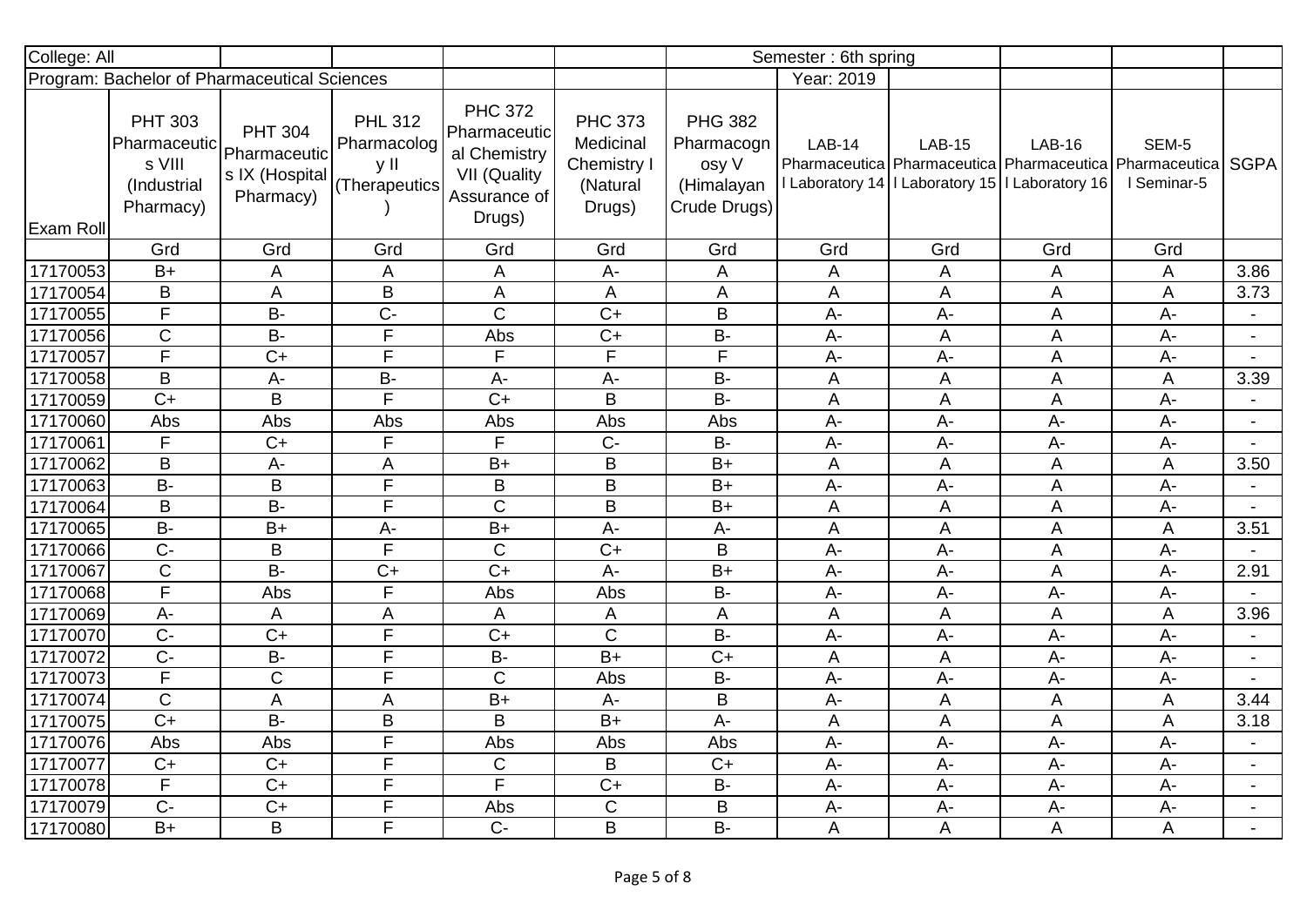| College: All     |                                                      |                                                                                         |                                                         |                                                                                          |                                                                  |                                                                     | Semester: 6th spring |               |                                                                                                          |                                       |                |
|------------------|------------------------------------------------------|-----------------------------------------------------------------------------------------|---------------------------------------------------------|------------------------------------------------------------------------------------------|------------------------------------------------------------------|---------------------------------------------------------------------|----------------------|---------------|----------------------------------------------------------------------------------------------------------|---------------------------------------|----------------|
|                  |                                                      | Program: Bachelor of Pharmaceutical Sciences                                            |                                                         |                                                                                          |                                                                  |                                                                     | Year: 2019           |               |                                                                                                          |                                       |                |
| <b>Exam Roll</b> | <b>PHT 303</b><br>s VIII<br>(Industrial<br>Pharmacy) | <b>PHT 304</b><br>Pharmaceutic Pharmaceutic <sup>!</sup><br>s IX (Hospital<br>Pharmacy) | <b>PHL 312</b><br>Pharmacolog<br>y II<br>(Therapeutics) | <b>PHC 372</b><br>Pharmaceutic<br>al Chemistry<br>VII (Quality<br>Assurance of<br>Drugs) | <b>PHC 373</b><br>Medicinal<br>Chemistry I<br>(Natural<br>Drugs) | <b>PHG 382</b><br>Pharmacogn<br>osy V<br>(Himalayan<br>Crude Drugs) | $LAB-14$             | <b>LAB-15</b> | $LAB-16$<br>Pharmaceutica Pharmaceutica Pharmaceutica<br>I Laboratory 14   Laboratory 15   Laboratory 16 | SEM-5<br>Pharmaceutica<br>I Seminar-5 | <b>SGPA</b>    |
|                  | Grd                                                  | Grd                                                                                     | Grd                                                     | Grd                                                                                      | Grd                                                              | Grd                                                                 | Grd                  | Grd           | Grd                                                                                                      | Grd                                   |                |
| 17170081         | $\mathsf{F}$                                         | $\mathsf{C}$                                                                            | F                                                       | F                                                                                        | Abs                                                              | $\mathsf{C}$                                                        | A                    | A             | A                                                                                                        | $A -$                                 |                |
| 17170082         | $B+$                                                 | $B+$                                                                                    | $C+$                                                    | <b>B-</b>                                                                                | $A-$                                                             | $B+$                                                                | A                    | $A -$         | A                                                                                                        | A                                     | 3.25           |
| 17170083         | $\mathsf C$                                          | B                                                                                       | F                                                       | $C+$                                                                                     | <b>B-</b>                                                        | B                                                                   | A                    | A             | A                                                                                                        | $\mathsf{A}$                          |                |
| 17170084         | $\overline{C}$                                       | $\sf B$                                                                                 | $\overline{C}$                                          | $\mathsf C$                                                                              | B                                                                | $B -$                                                               | A                    | A             | $A -$                                                                                                    | $\mathsf{A}$                          | 2.68           |
| 17170085         | $\mathsf F$                                          | $\mathsf C$                                                                             | F                                                       | $\mathsf F$                                                                              | $\mathsf C$                                                      | $C+$                                                                | $\mathsf A$          | A             | A                                                                                                        | $\overline{A}$                        | $\blacksquare$ |
| 17170087         | $C+$                                                 | <b>B-</b>                                                                               | $\overline{F}$                                          | $\mathsf C$                                                                              | $\sf B$                                                          | <b>B-</b>                                                           | A                    | A             | A                                                                                                        | A                                     | $\blacksquare$ |
| 17170088         | <b>B-</b>                                            | B                                                                                       | $\overline{F}$                                          | $C+$                                                                                     | B                                                                | B                                                                   | A                    | A             | A                                                                                                        | A                                     | $\blacksquare$ |
| 17170089         | $\overline{\mathsf{F}}$                              | $\overline{\text{C}}$                                                                   | $\overline{F}$                                          | $\overline{\mathsf{F}}$                                                                  | F                                                                | $\overline{C}$                                                      | $A-$                 | $A -$         | $A-$                                                                                                     | $A-$                                  | $\sim$         |
| 17170090         | $C+$                                                 | $B+$                                                                                    | F                                                       | $\overline{C}$                                                                           | B                                                                | <b>B-</b>                                                           | A                    | A             | A-                                                                                                       | A                                     | $\blacksquare$ |
| 17170091         | <b>CNR</b>                                           | <b>CNR</b>                                                                              | <b>CNR</b>                                              | <b>CNR</b>                                                                               | <b>CNR</b>                                                       | <b>CNR</b>                                                          | <b>CNR</b>           | <b>CNR</b>    | <b>CNR</b>                                                                                               | <b>CNR</b>                            | $\blacksquare$ |
| 17170092         | $C -$                                                | $C+$                                                                                    | F                                                       | C                                                                                        | $C+$                                                             | <b>B-</b>                                                           | Α                    | $A -$         | A                                                                                                        | $A-$                                  | $\blacksquare$ |
| 17170094         | $C -$                                                | $\mathsf C$                                                                             | F                                                       | F                                                                                        | F.                                                               | $C -$                                                               | А                    | Α             | А                                                                                                        | $A-$                                  | $\blacksquare$ |
| 17170095         | $C+$                                                 | <b>B-</b>                                                                               | $\mathsf C$                                             | $\overline{F}$                                                                           | <b>B-</b>                                                        | $C+$                                                                | A                    | A             | A                                                                                                        | A                                     | $\sim$         |
| 17170096         | $\overline{C+}$                                      | $B -$                                                                                   | $\overline{\mathsf{F}}$                                 | $\overline{C}$                                                                           | <b>B-</b>                                                        | $B -$                                                               | $A-$                 | Α             | $A-$                                                                                                     | A                                     | $\blacksquare$ |
| 17170097         | $\overline{\mathsf{F}}$                              | $C+$                                                                                    | F                                                       | $D+$                                                                                     | B                                                                | $\overline{C+}$                                                     | $\mathsf A$          | A             | $\overline{A}$                                                                                           | $\boldsymbol{\mathsf{A}}$             | $\blacksquare$ |
| 17170098         | $C+$                                                 | B                                                                                       | F                                                       | $\sf B$                                                                                  | B                                                                | $B+$                                                                | A                    | A             | A                                                                                                        | A                                     | $\sim$         |
| 17170099         | $\mathsf C$                                          | $\overline{B}$                                                                          | F                                                       | $\mathsf C$                                                                              | $B+$                                                             | B                                                                   | A                    | A             | A                                                                                                        | $\boldsymbol{\mathsf{A}}$             | $\blacksquare$ |
| 17170100         | $B -$                                                | <b>B-</b>                                                                               | F                                                       | $\overline{\mathsf{F}}$                                                                  | B                                                                | $B+$                                                                | A                    | A             | A                                                                                                        | $\mathsf{A}$                          | $\sim$         |
| 17170101         | $\overline{C}$                                       | <b>B-</b>                                                                               | F                                                       | F                                                                                        | B                                                                | $B -$                                                               | A                    | A             | A                                                                                                        | $A-$                                  | $\sim$         |
| 17170102         | $B+$                                                 | $B+$                                                                                    | $\mathsf{C}$                                            | $\mathsf{C}$                                                                             | B                                                                | $B+$                                                                | A                    | А             | Α                                                                                                        | A                                     | 3.03           |
| 17170103         | $C+$                                                 | $B+$                                                                                    | F                                                       | $\mathsf{C}$                                                                             | F.                                                               | A-                                                                  | A                    | A             | A                                                                                                        | $\mathsf{A}$                          |                |
| 17170104         | $C+$                                                 | B                                                                                       | F                                                       | $D+$                                                                                     | $C+$                                                             | Abs                                                                 | A                    | A             | A                                                                                                        | A                                     | $\sim$         |
| 17170105         | B                                                    | $B+$                                                                                    | $B-$                                                    | $A-$                                                                                     | $A -$                                                            | A-                                                                  | A                    | A             | A                                                                                                        | $\mathsf A$                           | 3.47           |
| 17170106         | A-                                                   | A-                                                                                      | F                                                       | <b>B-</b>                                                                                | $A-$                                                             | A-                                                                  | A                    | A             | A                                                                                                        | A                                     |                |
| 17170107         | B                                                    | A-                                                                                      | $\overline{B}$                                          | $A -$                                                                                    | A                                                                | A                                                                   | A                    | A             | A                                                                                                        | A                                     | 3.60           |
| 17170108         | $C+$                                                 | <b>B-</b>                                                                               | F                                                       | $\mathsf C$                                                                              | B                                                                | B                                                                   | A                    | A             | A                                                                                                        | A                                     | $\omega$       |
| 17170109         | $D+$                                                 | $C+$                                                                                    | $\overline{C}$                                          | $\mathsf{C}$                                                                             | Abs                                                              | $C+$                                                                | A                    | A             | A                                                                                                        | A                                     | $\sim$         |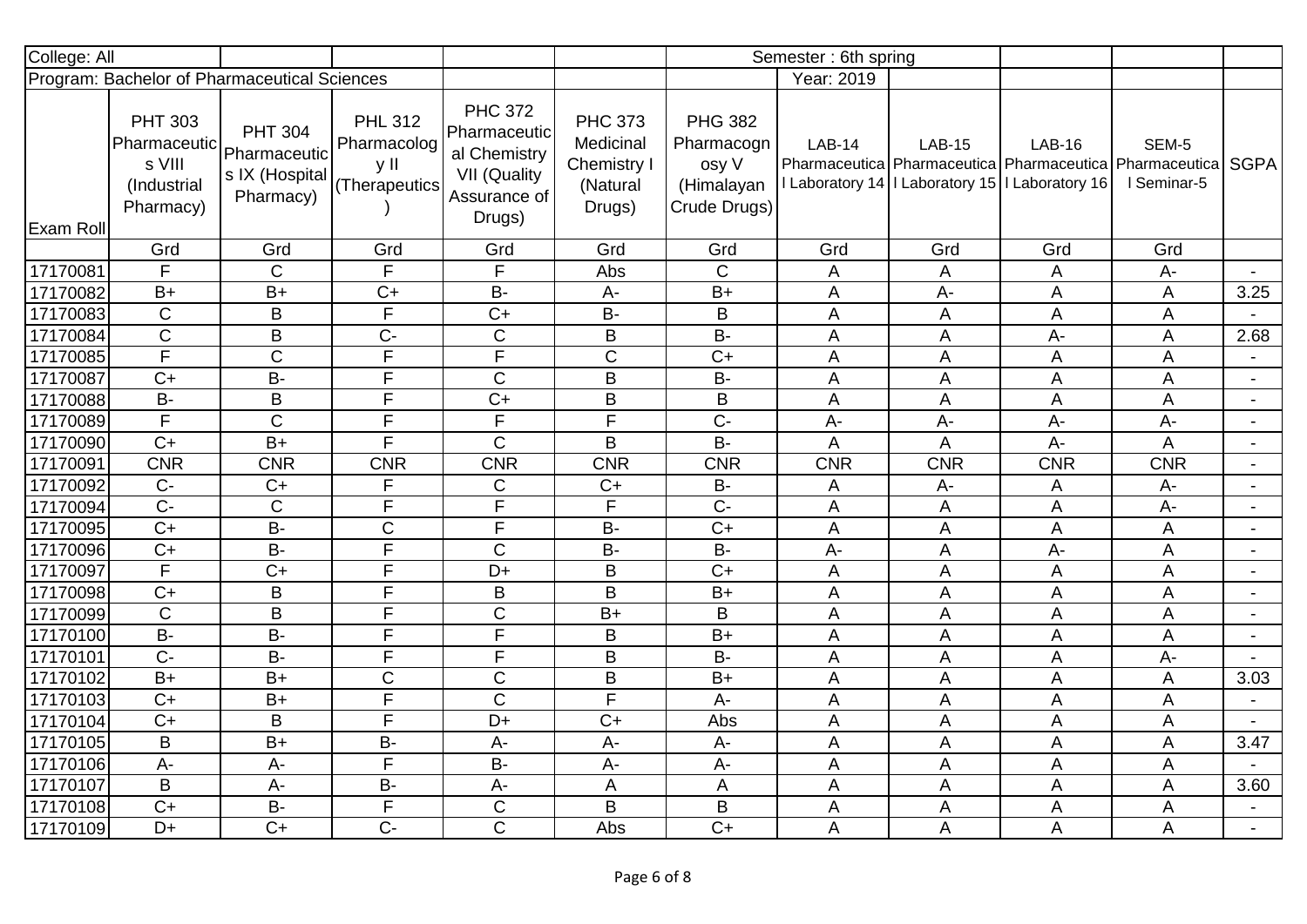| College: All |                                                      |                                                                                |                                                        |                                                                                          |                                                                  |                                                                     | Semester: 6th spring |                |                                                                                                              |                                            |                          |
|--------------|------------------------------------------------------|--------------------------------------------------------------------------------|--------------------------------------------------------|------------------------------------------------------------------------------------------|------------------------------------------------------------------|---------------------------------------------------------------------|----------------------|----------------|--------------------------------------------------------------------------------------------------------------|--------------------------------------------|--------------------------|
|              | Program: Bachelor of Pharmaceutical Sciences         |                                                                                |                                                        |                                                                                          |                                                                  |                                                                     | Year: 2019           |                |                                                                                                              |                                            |                          |
| Exam Roll    | <b>PHT 303</b><br>s VIII<br>(Industrial<br>Pharmacy) | <b>PHT 304</b><br>Pharmaceutic   pharmaceutic  <br>s IX (Hospital<br>Pharmacy) | <b>PHL 312</b><br>Pharmacolog<br>y II<br>(Therapeutics | <b>PHC 372</b><br>Pharmaceutic<br>al Chemistry<br>VII (Quality<br>Assurance of<br>Drugs) | <b>PHC 373</b><br>Medicinal<br>Chemistry I<br>(Natural<br>Drugs) | <b>PHG 382</b><br>Pharmacogn<br>osy V<br>(Himalayan<br>Crude Drugs) | <b>LAB-14</b>        | <b>LAB-15</b>  | $LAB-16$<br>Pharmaceutica   Pharmaceutica   Pharmaceutica<br>I Laboratory 14   Laboratory 15   Laboratory 16 | SEM-5<br>Pharmaceutica<br><b>Seminar-5</b> | <b>SGPA</b>              |
|              | Grd                                                  | Grd                                                                            | Grd                                                    | Grd                                                                                      | Grd                                                              | Grd                                                                 | Grd                  | Grd            | Grd                                                                                                          | Grd                                        |                          |
| 17170110     | $\mathsf F$                                          | $\mathsf C$                                                                    | F                                                      | $\mathsf F$                                                                              | F                                                                | B                                                                   | A                    | A              | $A-$                                                                                                         | A-                                         | $\blacksquare$           |
| 17170111     | $\mathsf C$                                          | $B -$                                                                          | $\overline{F}$                                         | <b>B-</b>                                                                                | <b>B-</b>                                                        | $\overline{B+}$                                                     | A                    | A              | A                                                                                                            | A                                          | $\sim$                   |
| 17170112     | $\mathsf A$                                          | A                                                                              | <b>B-</b>                                              | A                                                                                        | A                                                                | A                                                                   | $\mathsf A$          | A              | A                                                                                                            | $\overline{A}$                             | 3.82                     |
| 17170113     | $\overline{C}$                                       | <b>B-</b>                                                                      | $\overline{F}$                                         | $\overline{C}$                                                                           | $B+$                                                             | $A-$                                                                | A                    | A              | A                                                                                                            | $\mathsf{A}$                               |                          |
| 17170114     | $B+$                                                 | $A-$                                                                           | $B -$                                                  | $A-$                                                                                     | A                                                                | A                                                                   | $\overline{A}$       | $\overline{A}$ | A                                                                                                            | $\mathsf{A}$                               | 3.65                     |
| 17170115     | F                                                    | F                                                                              | $\overline{\mathsf{F}}$                                | $\mathsf F$                                                                              | F                                                                | F                                                                   | $A-$                 | $A -$          | $A-$                                                                                                         | $A-$                                       | $\blacksquare$           |
| 17170116     | $\overline{F}$                                       | $C+$                                                                           | $\overline{F}$                                         | $\overline{F}$                                                                           | <b>B-</b>                                                        | <b>B-</b>                                                           | $\mathsf A$          | A              | A                                                                                                            | $A-$                                       | $\sim$                   |
| 17170117     | Abs                                                  | C                                                                              | Abs                                                    | Abs                                                                                      | Abs                                                              | $\overline{\mathsf{F}}$                                             | A                    | A              | A                                                                                                            | $A -$                                      | $\blacksquare$           |
| 17170118     | $\mathsf C$                                          | $A -$                                                                          | $\mathsf F$                                            | <b>B-</b>                                                                                | B                                                                | $B+$                                                                | A                    | А              | A                                                                                                            | A                                          | $\sim$                   |
| 17170119     | $\overline{C}$                                       | $B+$                                                                           | B                                                      | $B -$                                                                                    | A-                                                               | B                                                                   | A                    | A              | A                                                                                                            | A                                          | 3.14                     |
| 17170120     | $\mathsf{A}$                                         | $A -$                                                                          | $A-$                                                   | A                                                                                        | $A-$                                                             | $B+$                                                                | A                    | A              | A                                                                                                            | A                                          | 3.78                     |
| 17170121     | $B+$                                                 | $C+$                                                                           | $\mathsf C$                                            | $C+$                                                                                     | <b>B-</b>                                                        | $B+$                                                                | A                    | Α              | A                                                                                                            | A                                          | 2.90                     |
| 17170122     | $A -$                                                | $B -$                                                                          | $\overline{\mathsf{F}}$                                | <b>B-</b>                                                                                | <b>B-</b>                                                        | $A-$                                                                | А                    | А              | A                                                                                                            | A                                          | $\overline{\phantom{a}}$ |
| 17170123     | $D+$                                                 | <b>B-</b>                                                                      | $\overline{F}$                                         | $\mathsf{C}$                                                                             | $\mathsf C$                                                      | B                                                                   | A                    | A              | A                                                                                                            | A                                          | $\sim$                   |
| 17170124     | B                                                    | B                                                                              | $\mathsf C$                                            | B                                                                                        | <b>B-</b>                                                        | B                                                                   | A                    | $A -$          | A                                                                                                            | A                                          | 2.99                     |
| 17170125     | $A -$                                                | $B+$                                                                           | $B -$                                                  | $A-$                                                                                     | $B+$                                                             | $\overline{B}$                                                      | A                    | A              | A                                                                                                            | A                                          | 3.41                     |
| 17170126     | $B -$                                                | $C+$                                                                           | $\mathsf C$                                            | $C -$                                                                                    | C                                                                | $C+$                                                                | $A-$                 | A              | $A-$                                                                                                         | A                                          | 2.47                     |
| 17170127     | $B -$                                                | <b>B-</b>                                                                      | F                                                      | $\mathsf{C}$                                                                             | <b>B-</b>                                                        | <b>B-</b>                                                           | A                    | $A-$           | A                                                                                                            | A                                          |                          |
| 17170128     | $A -$                                                | $A -$                                                                          | $\overline{B+}$                                        | $\mathsf A$                                                                              | A                                                                | $A-$                                                                | $\mathsf A$          | A              | $\mathsf A$                                                                                                  | A                                          | 3.78                     |
| 17170129     | $\overline{A}$                                       | $B+$                                                                           | B                                                      | $A -$                                                                                    | $B+$                                                             | A-                                                                  | $\mathsf A$          | $A-$           | A                                                                                                            | A                                          | 3.54                     |
| 17170130     | $B -$                                                | <b>B-</b>                                                                      | $\mathsf C$                                            | $\mathsf C$                                                                              | <b>B-</b>                                                        | B                                                                   | A                    | A              | <b>NQ</b>                                                                                                    | A                                          |                          |
| 17170131     | $\overline{B+}$                                      | B                                                                              | $\mathsf C$                                            | $A -$                                                                                    | B                                                                | $B+$                                                                | A                    | $A -$          | $A-$                                                                                                         | A                                          | 3.20                     |
| 17170132     | A-                                                   | $B+$                                                                           | $B+$                                                   | $A -$                                                                                    | B                                                                | $B+$                                                                | A                    | $A -$          | $A -$                                                                                                        | A                                          | 3.47                     |
| 17170133     | $\mathsf C$                                          | $C+$                                                                           | $C+$                                                   | <b>B-</b>                                                                                | <b>B-</b>                                                        | <b>B-</b>                                                           | $A-$                 | $A -$          | $A -$                                                                                                        | A                                          | 2.69                     |
| 17170134     | B                                                    | <b>B-</b>                                                                      | F                                                      | <b>B-</b>                                                                                | $C+$                                                             | $B+$                                                                | A                    | $A-$           | A                                                                                                            | A                                          |                          |
| 17170135     | $B -$                                                | <b>B-</b>                                                                      | $C+$                                                   | <b>B-</b>                                                                                | $C -$                                                            | <b>B-</b>                                                           | A                    | $A-$           | $A -$                                                                                                        | A                                          | 2.72                     |
| 17170136     | A                                                    | B                                                                              | $\mathsf C$                                            | $A -$                                                                                    | B                                                                | B                                                                   | A                    | A              | $A -$                                                                                                        | A                                          | 3.26                     |